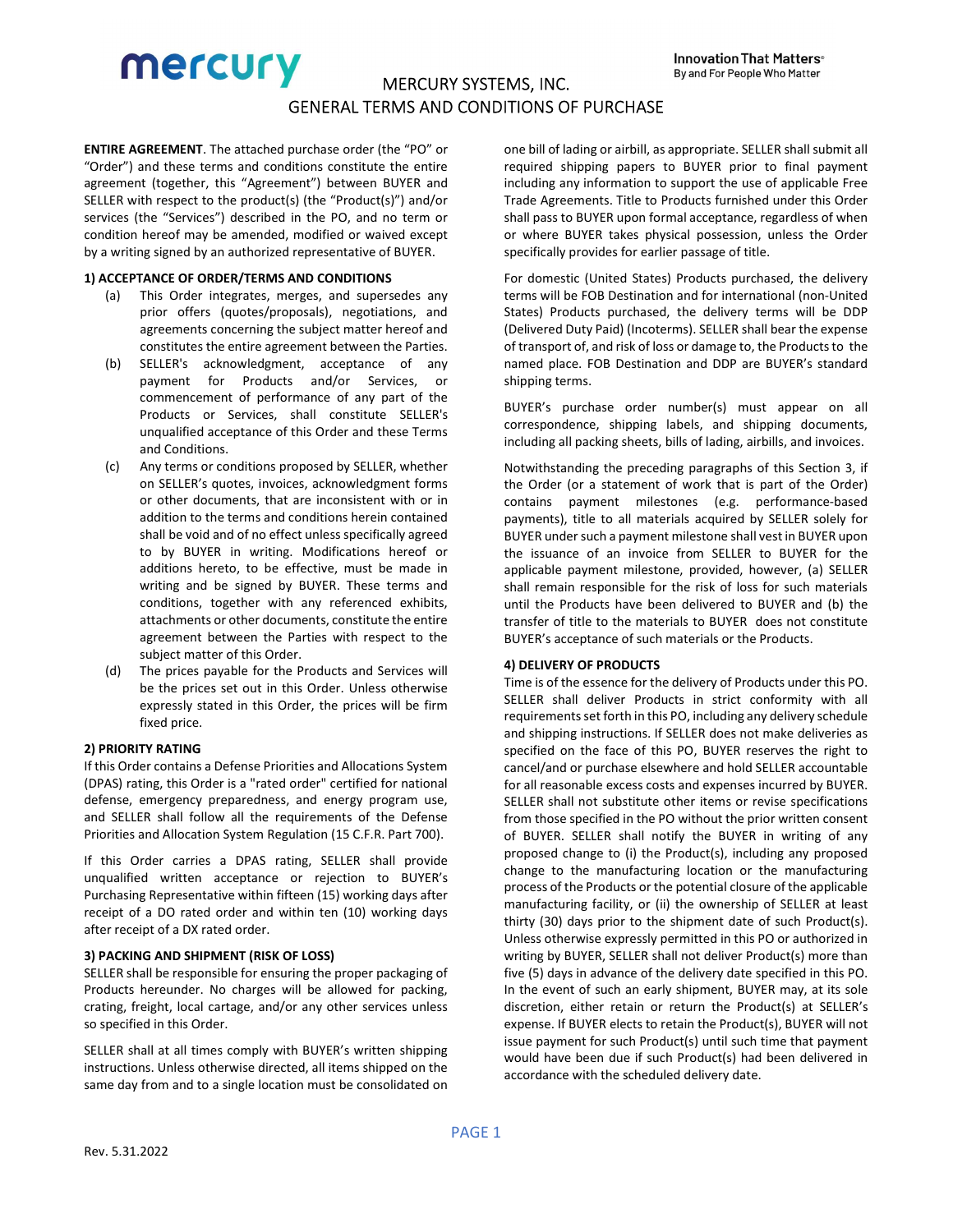# mercury

# MERCURY SYSTEMS, INC. GENERAL TERMS AND CONDITIONS OF PURCHASE

## 5) ELECTRONIC ORDERING

The parties agree that if this Order is transmitted electronically or by email, neither party shall contest the validity of this Order, or any acknowledgement thereof, on the basis that this Order or acknowledgement contains an official written acceptance or electronic signature.

## 6) QUALITY MANAGEMENT SYSTEM

- (a) SELLER shall provide and maintain a quality management system to an industry recognized Quality Standard and in compliance with any other specific quality requirements identified in this Order.
- (b) Records of all quality control inspection work by SELLER shall be kept complete and available to BUYER and its customers. SELLER shall require lower-tier suppliers to comply with quality assurance requirements comparable to those contained in this Order. SELLER shall assume responsibility for the quality of all procured material and workmanship. SELLER shall include this clause in its subcontracts with lower-tier suppliers and require lower-tier suppliers to flow down this clause to their lower-tier suppliers.

## 7) INSPECTION AND REJECTIONS

All Products and deliverables identified on an order or resulting from the performance of the Services ("Deliverables") are subject to BUYER's inspection and testing. BUYER reserves the right, upon reasonable notice to SELLER, to conduct an on-site inspection, which may also include BUYER's customer. BUYER's inspection may, in its sole discretion, include physical, visual, and/or mechanical review, as well as any documentation necessary to substantiate SELLER's compliance with quality requirements or other specific requirements set forth in this PO. Defective Products or Deliverables, or Products or Deliverables not in accordance with the specifications, may be rejected and held for SELLER's instruction at SELLER's expense and risk, and if SELLER so directs, BUYER will return the defective Products or Deliverables to SELLER, at SELLER's cost and expense. If inspection discloses that part of the Products or Deliverables received are not in accordance with the specifications, BUYER shall have the right to cancel any unshipped portion of the order and purchase elsewhere and hold SELLER accountable, therefore. Payment for Products, Services or Deliverables prior to inspection shall not constitute acceptance thereof or of any Services and is without prejudice to any and all claims that BUYER may have against SELLER. Notwithstanding inspection and payment, SELLER shall, at all times, be responsible and liable for latent defects.

# 8) WARRANTY

(a) SELLER warrants to BUYER that the Products will, at the time of delivery, conform to SELLER's then current documentation supplied with the Products. SELLER further warrants to BUYER that the Products will be free from defects in material, workmanship, and design for a period of one (1) year from the date of final acceptance of the Products by BUYER (the "Warranty Period").

- (b) SELLER shall repair or replace any Product or component part found by BUYER to be nonconforming or defective when notified in writing during the Warranty Period. All repaired/replaced Products or components are warranted for sixty (60) days or for the remaining unexpired term of the original warranty, whichever is longer.
- (c) SELLER shall perform the Services diligently, professionally and in accordance with all applicable professional and industry standards. SELLER shall perform the Services through the use of personnel and equipment appropriate for the type of Service to be provided and will use its best efforts in performing the Services. BUYER may inspect the results of SELLER's efforts at reasonable intervals and will inform SELLER if performance is unsatisfactory, in which event SELLER agrees to correct deficiencies within a reasonable time to be agreed between BUYER and SELLER.
- (d) For Products and Services provided by SELLER under this Order, all warranties shall run to BUYER and its customers.
- (e) SELLER warrants without limitation as to time that any Products, including any hardware, software and firmware components, delivered under this Order shall not contain any viruses, malicious code, Trojan horse, worm, time bomb, self-help code, back door, or other software code or routine designed to: (a) damage, destroy or alter any software or hardware; (b) reveal, damage, destroy, or alter any data; (c) disable any computer program automatically; or (d) permit unauthorized access to any software or hardware.

#### 9) MATERIAL REVIEW BOARD (MRB)

Unless otherwise specified in this PO, SELLER and its lower –tier suppliers and subcontractors do not have the authority to process "use-as-is", "repair", standard repair procedures (SRPs)", or "non- SRPs" via their material review board (MRB). These dispositions, as well as deviations and requests for waivers, requiring MRB disposition shall be submitted to BUYER for approval (this does not include rework or scrap). SELLER shall utilize its appropriate nonconforming material disposition form and submit it to the BUYER's Purchasing Representative for approval by BUYER.

#### 10) PAYMENTS, TAXES, AND DUTIES

- (a) Unless otherwise provided, terms of payment shall be net sixty (60) days from latest of the following: (1) BUYER's receipt of SELLER's proper invoice; (2) final acceptance of the Products by BUYER; or (3) final acceptance of the Services by BUYER.
- (b) Each payment made shall be subject to reduction to the extent of amounts which are found by BUYER or SELLER not to have been properly payable and shall also be subject to reduction for overpayments. SELLER shall promptly notify BUYER of any such overpayments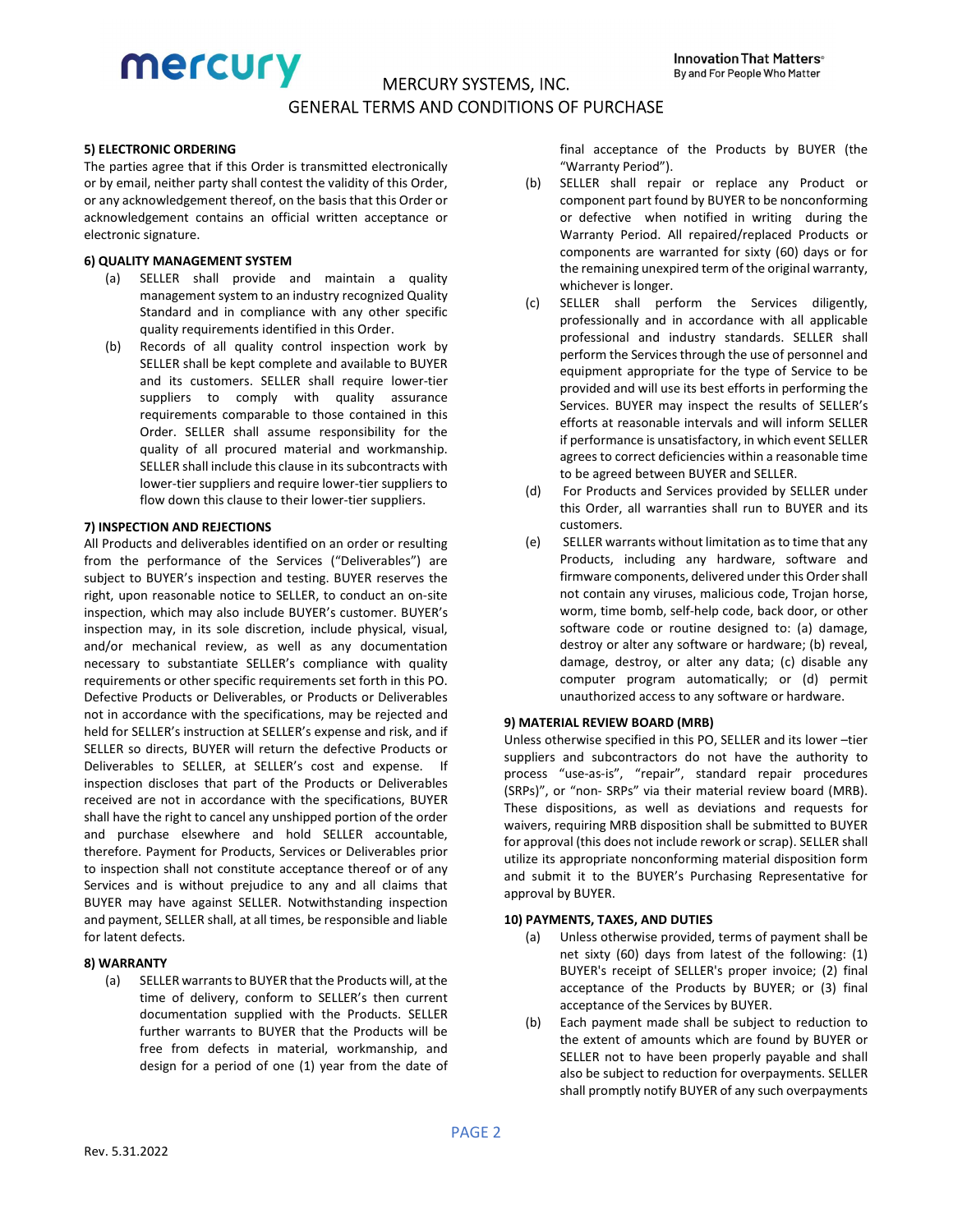and remit the amount of the overpayment except as otherwise directed by BUYER.

- (c) BUYER shall have a right of setoff against payments due or at issue under this Order or any other Order between the parties.
- (d) Payment shall be deemed to have been made as of the date of mailing BUYER's payment or electronic funds transfer.
- (e) Unless otherwise specified, prices include all applicable federal, state, and local taxes, duties, tariffs, and similar fees imposed by any government, all of which shall be listed separately on the invoice.

# 11) ORDER DIRECTION

- (a) Only the BUYER's Purchasing Representative has authority on behalf of BUYER to make changes to this Order. All amendments must be identified as such in writing and executed by the parties.
- (b) BUYER engineering and technical personnel may from time to time render assistance or give technical advice or discuss or affect an exchange of information with SELLER's personnel concerning the Products or Services hereunder. No such action shall be deemed to be a change under the "Changes" clause of this Order and shall not be the basis for equitable adjustment.
- (c) Except as otherwise provided herein, all notices to be furnished by SELLER shall be in writing and sent to the BUYER's Purchasing Representative.

# 12) CHANGES

- (a) BUYER's Purchasing Representative may at any time, by written order, and without notice to sureties or assignees, if any, make changes within the general scope of this Order in any of the following: (1) drawings, designs, statement of work, specifications, planning and/or other technical documents; (2) method of shipment, packaging, or packing; (3) time and place of inspection, delivery or Acceptance; (4) reasonable adjustments in quantities and/or delivery schedules; (5) place of performance of the Service; (6) the amount of BUYER furnished property or property furnished by BUYER's customer; and (7) terms and conditions required to meet BUYER's obligations under its customer prime contracts or subcontracts.
- (b) If such change causes an increase or decrease in the cost or time required to perform this Order, BUYER and SELLER shall negotiate an equitable adjustment in the price and/or schedule, to reflect the increase or decrease. BUYER shall modify this Order in writing accordingly.
- (c) Any claim for adjustment shall be unconditionally waived unless: (i) asserted in writing and delivered to BUYER's Purchasing Representative within fifteen (15) days of the date of the written change order and (ii) a fully supported proposal is delivered to BUYER's Purchasing Representative within thirty (30) days of the date of the written change order.
- (d) BUYER, its authorized representatives, and its customer have the right to examine any of SELLER's pertinent books and records for the purpose of verifying SELLER's claim. However, at SELLER's request, in lieu of BUYER, a mutually agreeable third party can examine books and records to verify SELLER's claim.
- (e) Failure to agree to any adjustment shall be a dispute within the meaning of the "Disputes" clause hereof. However, SELLER shall not be excused from proceeding with this Order as changed.

# 13) COMMUNICATION WITH BUYER CUSTOMER

SELLER shall not communicate with BUYER's customer or higher tier customer in connection with this Order, except as expressly permitted by BUYER. This clause does not prohibit SELLER from communicating with the U.S. Government with respect to (1) matters SELLER is required by law or regulation to communicate to the U.S. Government, (2) fraud, waste, or abuse communicated to a designated investigative or law enforcement representative of a Federal department or agency authorized to receive such information, or (3) any matter for which this Order provides for direct communication by SELLER to the U.S. Government.

#### 14) SERVICES ON BUYER PREMISES

If Services are to be performed on premises owned or controlled by BUYER or BUYER's customer, then SELLER shall comply with all the rules and regulations established by BUYER or any such BUYER customer for access to and activities in and around premises owned or controlled by BUYER or such BUYER customer.

## 15) RIGHT OF ACCESS.

BUYER, BUYER's customers, and the applicable regulatory authorities shall have the right to access all applicable facilities of SELLER and other applicable facilities at any level of SELLER's supply chain that are involved in the performance of this PO. In addition, BUYER, BUYER's customers, and the applicable regulatory authorities shall have the right to access all records of SELLER and the records at any level of SELLER's supply chain that are relevant to this PO.

# 16) TERMINATION FOR CONVENIENCE

(a) BUYER reserves the right to terminate this Order, or any part hereof, for its convenience. BUYER shall terminate by delivering to SELLER a Notice of Termination specifying the extent of termination and the effective date. In the event of such termination, SELLER shall immediately stop all work hereunder and shall immediately cause any and all of its suppliers and subcontractors to cease work. Within forty-five (45) days after the effective date of termination, SELLER may submit to BUYER a claim reflecting the percentage of the work performed prior to the effective date of termination, plus reasonable charges SELLER can demonstrate to the satisfaction of BUYER, using SELLER's standard record keeping system, have resulted from the termination. SELLER shall not be paid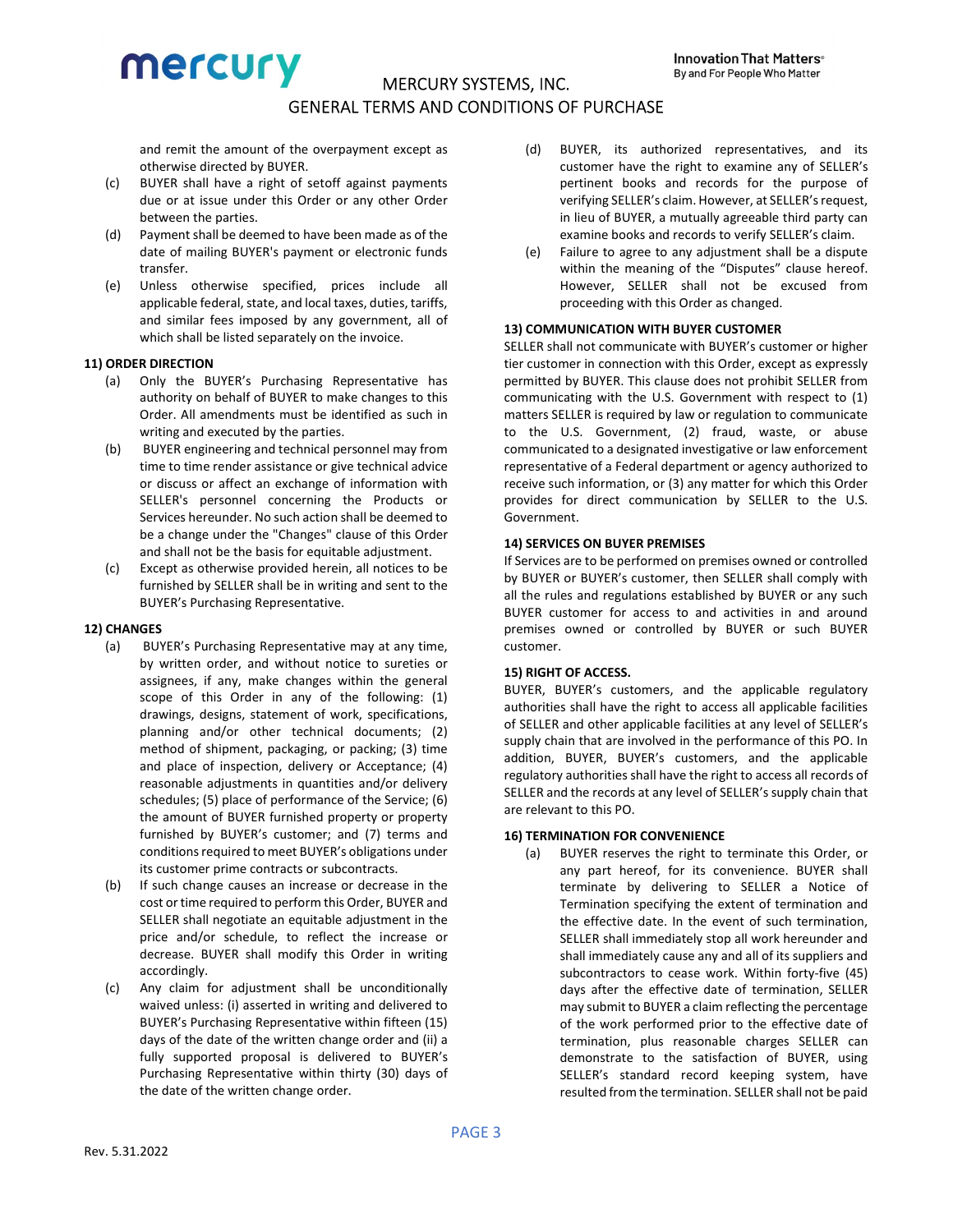for any work performed or costs incurred which reasonably could have been avoided.

- (b) In no event shall BUYER be liable for lost or anticipated profits, or unabsorbed indirect costs or overhead, or for any sum in excess of the total Order price.
- (c) SELLER shall continue all work not terminated. The provision of this section shall not limit or affect the right of BUYER to terminate the Order for default.

# 17) TERMINATION FOR DEFAULT

- (a) BUYER, by written notice, may terminate this Order for default, in whole or in part, if SELLER: (i) fails to comply with any of the terms of this Order; (ii) fails to make progress so as to endanger performance of this Order; (iii) fails to provide adequate assurance of future performance; (iv) files or has filed against it a petition in bankruptcy; or (v) becomes insolvent or suffers a material adverse change in financial condition. SELLER shall have ten (10) days (or such longer period as BUYER may authorize in writing) to cure any such failure after receipt of notice from BUYER. Default involving delivery schedule delays, bankruptcy or adverse change in financial condition shall not be subject to the cure provision.
- (b) Following a termination for default of this Order, SELLER shall be compensated only for Products and Services actually delivered/performed that have been accepted by BUYER. BUYER may require SELLER to deliver to BUYER any supplies and materials, manufacturing materials, and manufacturing drawings that SELLER has specifically produced or acquired for the terminated portion of this Order. BUYER and SELLER shall agree on the amount of payment for such supplies and materials.
- (c) SELLER shall continue all work not terminated or cancelled.

# 18) EXCUSABLE DELAY – FORCE MAJEURE

Neither BUYER nor SELLER shall be liable for any failure to perform due to any cause beyond its reasonable control and without its fault or negligence. Such causes include but are not limited to: (1) acts of God or of the public enemy; (2) acts or failure of any government in either its sovereign or contractual capacity; (3) fires, floods, epidemics, terrorism, quarantine restrictions, strikes, freight embargoes, nuclear incident, or any other act or event beyond reasonable control and without the fault of either Party or its suppliers or subcontractors. In the event that performance of this Order is hindered, delayed, threatened to be delayed, or adversely affected by causes of the type described above: (i) the Party whose performance is so affected shall immediately notify the other Party's authorized representative in writing, including all relevant information with respect thereof, and shall likewise notify promptly of any subsequent change in the circumstances, (ii) SELLER shall use all commercially reasonably efforts to avoid or minimize all such instances, and (iii) at BUYER's sole option, this Order shall be completed with such adjustments to delivery schedule as are

reasonably required by the existence of such cause or this Order may be terminated for convenience.

## 19) FURNISHED PROPERTY

- (a) BUYER may, by written authorization, provide to SELLER property owned by either BUYER or its customer (Furnished Property). Furnished Property shall be used only for the performance of this Order.
- (b) Title to Furnished Property shall remain in BUYER or its customer. SELLER shall clearly mark (if not so marked) all Furnished Property to show its ownership.
- (c) Except for reasonable wear and tear, SELLER shall be responsible for, and shall promptly notify BUYER of, any loss, damage, theft or destruction to Furnished Property within two (2) working days.
- (d) At BUYER's request, and/or upon completion of this Order, SELLER shall submit, in an acceptable form, inventory lists of Furnished Property and shall deliver or make such other disposal as may be directed by BUYER.

# 20) INSURANCE

- (a) In the event that SELLER or its subcontractors perform work at the premises) of BUYER or BUYER's customers for any reason in connection with this Order (unless only a small amount of work is required on the BUYER or BUYER's customer premises, e.g., a few brief visits per month) then SELLER and its subcontractors shall maintain for the performance of this Order the following insurances:
- (b) Workers' compensation insurance meeting the statutory requirements where work will be performed;
- (c) Employer's liability (EL) in the amount of \$1 million per each accident or per each employee for disease;
- (d) Commercial general liability (CGL) including Products Liability and Completed Operations liability in the amount of \$1 million per occurrence and \$2 million in the aggregate annually, or in such higher amounts as BUYER may require;
- (e) Automobile liability (AL) insurance covering third party bodily injury and property damage with a minimum of \$1 million per occurrence limit, or in such higher amounts as BUYER may require; and
- (f) Such other insurance as BUYER may require.
- (g) SELLER shall provide BUYER thirty (30) days advance written notice prior to the effective date of any cancellation or change in the term or coverage of any of SELLER's required insurance, provided however such notice shall not relieve SELLER of its obligations to maintain the required insurance. SELLER shall have its insurers name BUYER as an additional insured on the CGL and AL policies for the duration of this Order. If requested, SELLER shall provide a "Certificate of Insurance" evidencing SELLER's compliance with these requirements. Insurance maintained pursuant to this clause shall be considered primary as respects the interest of BUYER and is not contributory with any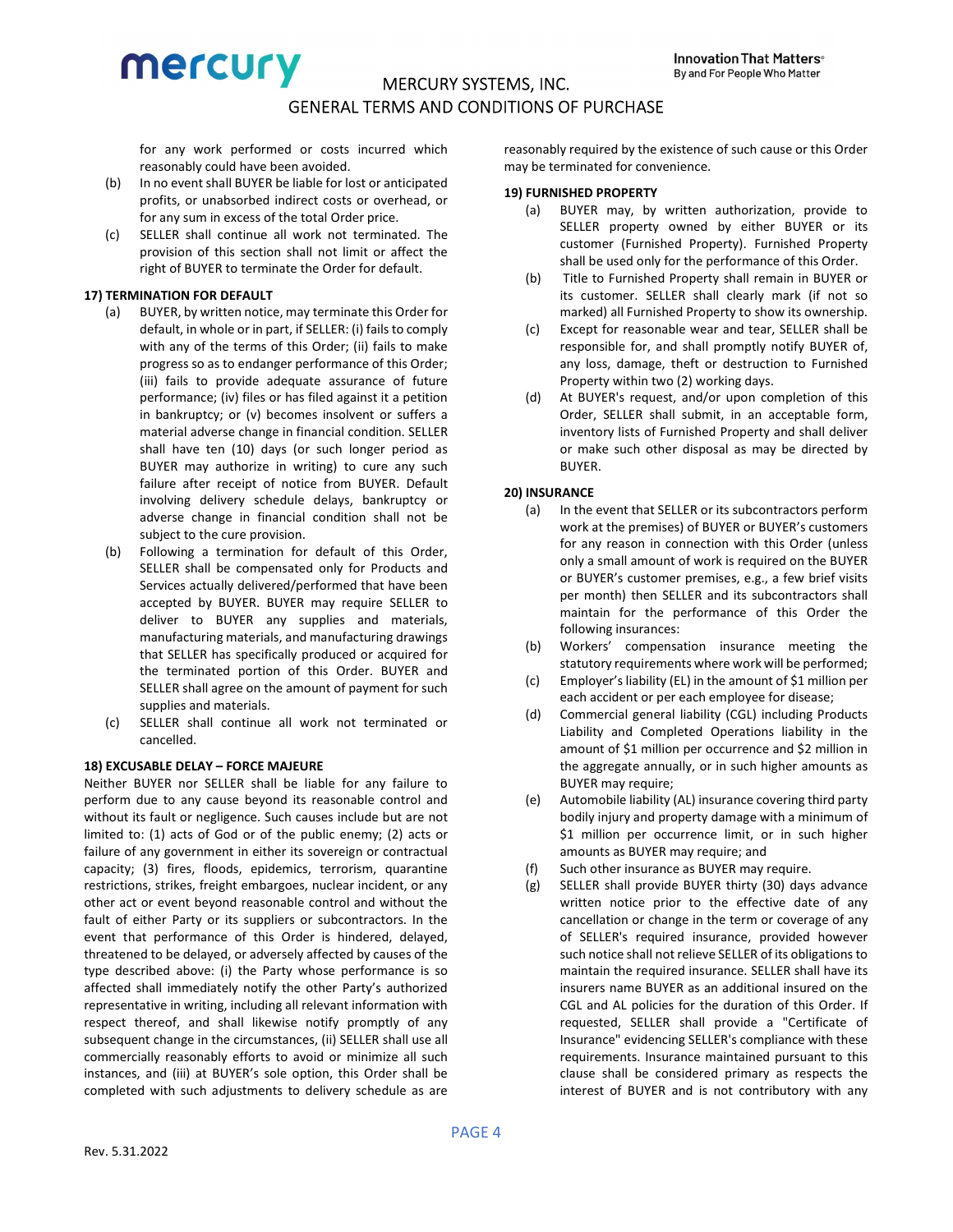

insurance which BUYER may carry. "Subcontractor" as used in this clause shall include SELLER's subcontractors at any tier. SELLER's obligations herein for procuring and maintaining insurance coverage are freestanding and are not affected by any other language in this Order.

## 21) APPLICABLE LAWS

- (a) This Order and any matter arising out of or related to this Order, including any dispute, controversy, or claim arising out of or related to this Order shall be governed by and construed in accordance with the laws of the Commonwealth of Massachusetts, exclusive of the conflict of -laws provisions thereof. Exclusive jurisdiction for litigation of any dispute, controversy or claim arising out of, in connection with, or in relation to this Order, or the breach thereof, shall be only in the United States Federal District Court in Massachusetts or in the Massachusetts Court having competent jurisdiction.
- (b) SELLER, in the performance of this Order, shall comply with all applicable local, state, federal, and international laws, orders, rules, regulations, and ordinances. SELLER shall procure all licenses/permits, pay all fees, and other required charges and shall comply with all applicable guidelines and directives of any local, state and/or federal governmental authority. SELLER, at its expense, shall provide reasonable cooperation to BUYER in conducting any investigation regarding the nature and scope of any failure by SELLER or its personnel to comply with applicable local, state, and federal laws, orders, rules, regulations, and ordinances that may affect the performance of SELLER's obligations under this Order.
- (c) SELLER shall notify BUYER promptly in writing if a charge of noncompliance with any law addressing occupational health and safety or protection of the environment has been filed against SELLER in connection with the performance of this Order.

#### 22) WAIVERS, APPROVALS, AND REMEDIES

- (a) Failure by either party to enforce any of the provisions of this Order or applicable law shall not constitute a waiver of the requirements of such provisions or law, or as a waiver of the right of a party thereafter to enforce such provision or law.
- (b) BUYER's approval of documents shall not relieve SELLER of its obligation to comply with the requirements of this Order.
- (c) The rights and remedies of either party in this Order are cumulative and in addition to any other rights and remedies provided by law or in equity.

#### 23) INDEMNIFICATION

SELLER, at its own expense, shall indemnify, defend and hold BUYER and its customers harmless from and against any and all claims, demands, suits, judgments, damages and liabilities, costs and expenses (including reasonable attorneys' fees and court costs) arising directly or indirectly out of or in connection with (a) SELLER's performance under this Order, (b) any breach of any SELLER's obligations under this Order, or (c) any claim made by SELLER's personnel against BUYER.

## 24) DISPUTES

- (a) Any dispute arising under or in connection with this Order with respect to the rights, duties, or obligations of the Parties shall be submitted in writing for resolution to ascending levels of management of the respective Parties.
- (b) If a dispute cannot be resolved to both Parties' mutual satisfaction, after good faith negotiations, within ninety (90) days from the date the written claim is received by the other Party, or such additional time as the Parties agree upon in writing, either Party may bring suit only in the state or federal court located in the Commonwealth of Massachusetts. SELLER consents to personal jurisdiction for this purpose in the Commonwealth of Massachusetts.
- (c) Pending any prosecution, appeal, or final decision referred to in this clause, or the settlement of any dispute arising under this Order, both Parties shall proceed diligently, with their respective obligations under this Order.
- (d) In no event shall SELLER acquire any direct claim, or direct course of action against a customer of BUYER, including the U.S. Government, except as may otherwise be approved by BUYER or otherwise be authorized by law.

#### 25) INTELLECTUAL PROPERTY

- (a) Intellectual Property ("IP") means inventions, discoveries and improvements, know-how, technical data, drawings, specifications, process information, reports and documented information, and computer software. IP includes all worldwide common law and statutory rights to the foregoing, including but not limited to, patents, industrial designs, trade secrets, copyrights, mask work registrations, and the like.
- (b) Background IP: SELLER shall retain ownership of all IP owned or developed by SELLER prior to the effective date of or outside the scope of this Order ("Background IP"). SELLER shall grant to BUYER a nonexclusive, paid- up, royalty-free worldwide license (i) to use, reproduce, distribute, and modify such Background IP and (ii) to use, make, have made, offer for sale, sell, distribute and import products and services that incorporate or embody such Background IP, in each case as necessary for the purpose of exploiting BUYER's use of the Products or Services or the Foreground IP that are delivered to BUYER by SELLER under this Order or are performed for BUYER by SELLER under this Order.
- (c) Third Party IP: To the extent SELLER incorporates third- party IP into any Products, SELLER shall obtain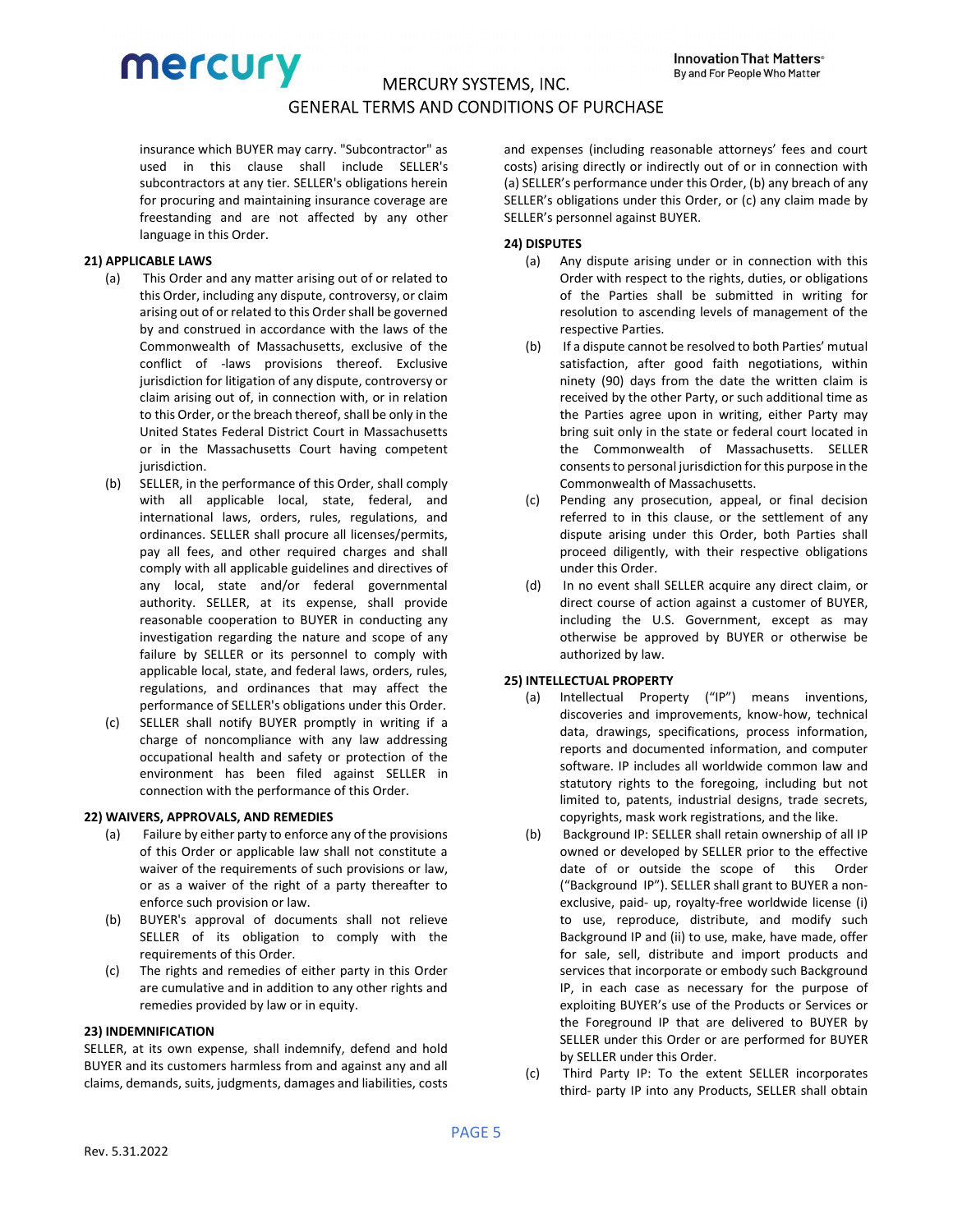for BUYER the license rights granted in subparagraph (b) of this Clause 25 in such third-party IP, at no additional cost to BUYER.

- (d) Foreground IP means any IP that is conceived, developed, or reduced to practice in the performance of this Order. BUYER shall retain sole and exclusive ownership of such Foreground IP and SELLER acknowledges that all Foreground IP is being created for BUYER as "works made for hire" and shall be the exclusive property of BUYER. To the extent the Foreground IP is not deemed a "work for hire" under applicable law, SELLER hereby irrevocably assigns and transfers to BUYER all right, title and interest in the Foreground IP, including but not limited to patent and copyright interests and rights to create derivative works, and shall execute all documents reasonably required and provide all assistance reasonably necessary for BUYER to perfect its rights in such Foreground IP.
- (e) Nothing in this clause shall modify or alter any rights that the United States Government may have in any of the Products or Services that are delivered or performed under this Order.
- (f) SELLER warrants that the Products delivered, or the Services performed under this Order will not infringe or otherwise violate the intellectual property rights of any third party in the United States or any foreign country. Except to the extent that the U.S. Government assumes liability therefor, SELLER shall defend, indemnify, and hold harmless BUYER, its officers, directors, employees, consultants, agents, affiliates, successors, permitted assigns and customers from and against all losses, costs, claims, causes of action, damages, liabilities, and expenses, including attorney's fees, all expenses of litigation and/or settlement, and court costs, arising out of any action by a third party that is based upon a claim that the Products or Services delivered or performed under this Order infringes or otherwise violates the intellectual property rights of any person or entity.
- (g) SELLER's obligation to defend, indemnify, and hold harmless BUYER and its customers under Paragraph (f) above shall not apply to the extent FAR 52.227-1 "Authorization and Consent" applies to BUYER's Prime Order for infringement of a U.S. patent and BUYER and its customers are not subject to any actions for claims, damages, losses, costs, and expenses, including reasonable attorney's fees by a third party.

## 26) PROPRIETARY RIGHTS/INFORMATION ASSURANCE

(a) Information provided by BUYER to SELLER remains the property of BUYER. SELLER shall comply with the terms of any proprietary information agreement with BUYER and comply with all proprietary information markings and restrictive legends applied by BUYER to anything provided hereunder to SELLER. SELLER shall not use any BUYER provided information for any purpose except to perform this Order and shall not disclose such information to third parties without the prior written consent of BUYER. SELLER shall maintain data protection processes and systems sufficient to adequately protect BUYER provided information and comply with any law or regulation applicable to such information.

- (b) If SELLER becomes aware of any unauthorized compromise, use, copying or disclosure of any BUYER information, whether by SELLER, its officers, employees, agents, SELLER's, suppliers or subcontractors or any entity under SELLER's direction or control (an "Incident"), SELLER shall take appropriate immediate actions to investigate and contain the Incident and any associated risks, including prompt notification to BUYER after learning of the Incident. As used in this Section, "compromise" means that any information provided by BUYER has been exposed to unauthorized access, inadvertent disclosure, known misuse, loss, destruction, or alteration other than as required to deliver or perform under this Order. SELLER shall provide reasonable cooperation to BUYER in conducting any investigation regarding the nature and scope of any Incident. Any costs incurred in investigating or remedying Incidents shall be borne by SELLER.
- (c) Any BUYER provided information identified as proprietary or subject to restrictions on public disclosure by law or regulation shall be encrypted (i) if transmitted via the Internet, or (ii) during electronic storage if potentially accessible by the Internet or otherwise by non-authorized users.
- (d) The provisions set forth above are in addition to and do not alter, change or supersede any obligations contained in a proprietary information agreement between the parties.
- (e) SELLER shall not use BUYER's name or any other trademark, service mark, trade name, product name, logo, and/or any portion or component thereof, owned by BUYER, in whatever shape or form, without the prior written consent of BUYER.
- (f) SELLER shall not publish or cause to be published by any means the existence of this Order or any details concerning the Products or Services that are the subject of this Order without BUYER's prior written consent.

# 27) SECURITY BREACHES

In the event SELLER becomes aware of any actual or suspected security breach including but not limited to, physical trespass on a secure facility, unauthorized intrusion or access into SELLER's information systems or computer-related networks, loss/theft of a PC (laptop or desktop), loss or theft of printed materials, or any unauthorized compromise or use of SELLER's data or information that may potentially affect or adversely impact BUYER, SELLER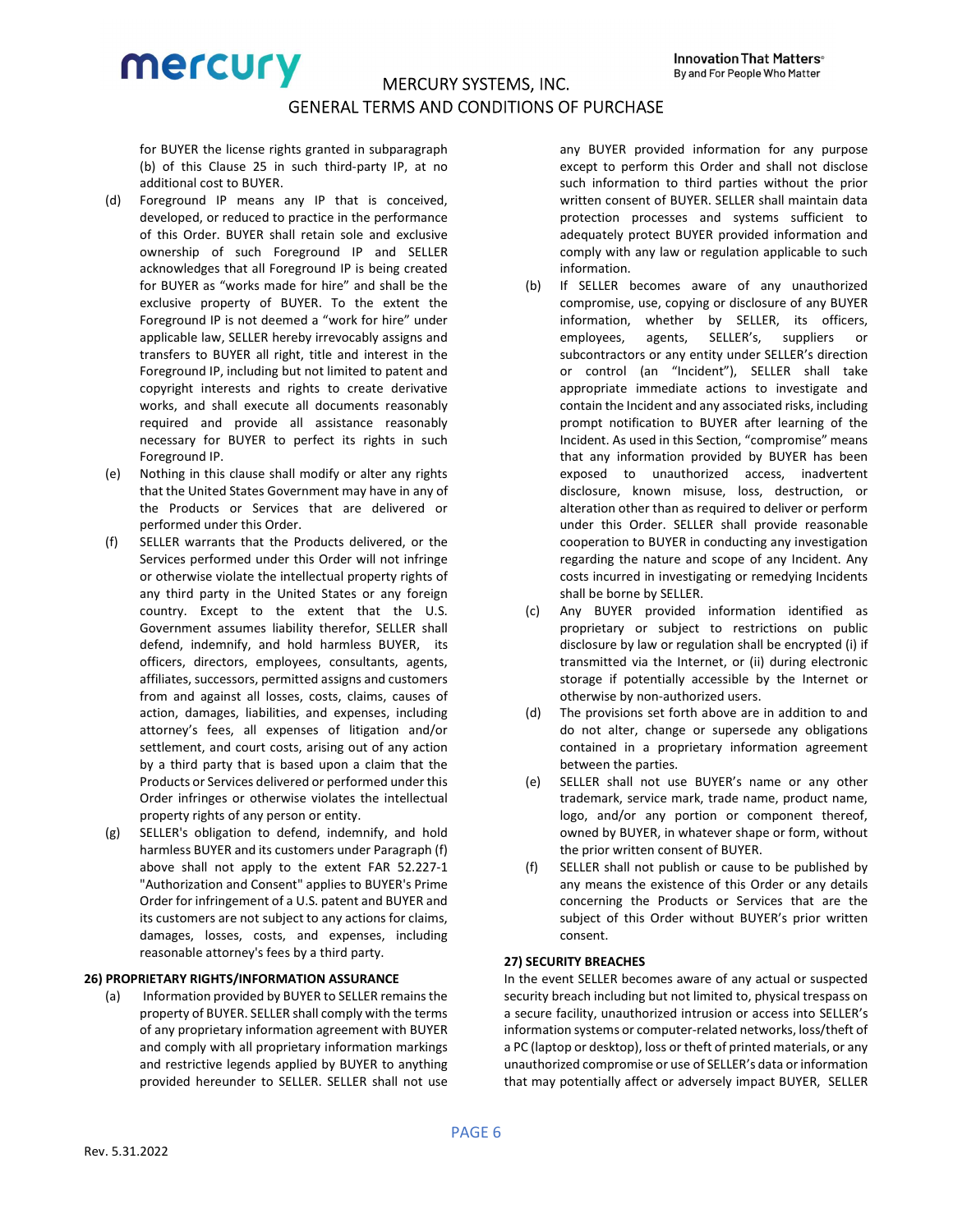shall take appropriate immediate actions to investigate, eradicate and contain such security breach, at its own expense and carry out any recovery reasonably necessary to remedy any impact of such security breach. SELLER shall notify BUYER as soon as reasonably practical but in no event later than seventytwo (72) hours after learning of such an incident. SELLER shall, without limitation, pay for or reimburse BUYER for all costs, losses and expenses incurred by BUYER and shall indemnify BUYER for any payments made by BUYER as a result of any such incident regardless of whether SELLER was aware of such an incident. BUYER shall have the right to immediately suspend accepting transactions and data from SELLER's systems until incidents are resolved; provided however, that BUYER will use commercially reasonable best efforts to limit any such suspension to only that which is reasonably necessary to permit the SELLER to investigate the severity of the incident, devise a remedy or otherwise secure the data/affected systems.

Upon the request of BUYER, SELLER shall cooperate with and assist in any effort by BUYER or a third party engaged by BUYER to evaluate the security of SELLER's information systems or computer-related networks.

## 28) ASSIGNMENT

SELLER may not assign, delegate, or subcontract its rights, duties, or obligations under this Order without the prior written consent of BUYER, provided, however, SELLER may assign rights to be paid amounts due, or to become due, to a financing institution if BUYER is promptly furnished a signed copy of such assignment reasonably in advance of the due date for payment of any such amounts. Amounts assigned shall be subject to setoff or recoupment for any present or future claims of BUYER against SELLER. BUYER shall have the right to make settlements and/or adjustments in price without notice to any assignee financing institution.

# 29) EXPORT CONTROL

SELLER shall comply with all applicable U.S. export control laws and economic sanctions laws and regulations, specifically including but not limited to the International Traffic in Arms Regulations (ITAR), 22 C.F.R. 120 et seq.; the Export Control Reform Act of 2018; the Export Administration Regulations, 15 C.F.R. 730-774; and the Foreign Assets Control Regulations, 31 C.F.R. 500-598 (collectively, "Trade Control Laws").

(a) SELLER shall notify BUYER if any deliverable under this Order is restricted by applicable Trade Control Laws. Before providing BUYER any item or data controlled under any of the Trade Control Laws, SELLER shall provide in writing to the BUYER Representative the export classification of any such item or controlled data (i.e. the export classification under the EAR, ITAR, EU List of Dual Use Items and Technology, Wassenaar Arrangement's List of Dual-Use Goods and Technologies or other applicable export control list) and shall notify the BUYER Representative in writing of any changes to the export classification information of the item or controlled data. SELLER represents that an official authorized to bind the SELLER has determined that the SELLER or the designer, manufacturer, SELLER or other source of the Products has properly determined their export classification. SELLER shall also identify on the face of its shipping documentation the Country of Origin and for international shipments, the applicable Harmonized Tariff Schedule number.

(b) SELLER shall not export, re-export, transfer, disclose or otherwise provide or make accessible BUYER's technical data and/or hardware controlled by Trade Control Laws ("Export Controlled Information") to any persons, or entities not authorized to receive or have access to the data, services and/or hardware, including third country/dual national employees, lower-tier subcontractors and sub-licensees, or modify or divert such Export Controlled Information to any military application unless SELLER receives advance, written authorization from BUYER and verification of any required export authorization is in place. SELLER shall not provide a defense service as defined by the Trade Control Laws using any or all of BUYER's technical data and/or hardware. Upon BUYER's request, SELLER shall demonstrate to BUYER's reasonable satisfaction, SELLER's and SELLER's lower-tier subcontractors' compliance with this clause and all Trade Control Laws. To the extent SELLER's Products provided under this Order include packing, labeling, processing, and/or handling exports for BUYER, SELLER shall maintain an auditable process that assures accurate packing, labeling, processing, and handling of such exports. SELLER shall also promptly notify BUYER if it becomes aware of any failure by SELLER or SELLER's lower-tier subcontractors to comply with this clause and shall cooperate with BUYER in any investigation of such failure to comply.

SELLER hereby represents that neither SELLER nor any parent, subsidiary or affiliate of SELLER is included on any of the restricted party lists maintained by the U.S. Government, including the Specially Designated Nationals List administered by the U.S. Treasury Department's Office of Foreign Assets Control ("OFAC"), Denied Parties List, Unverified List or Entity List maintained by the U.S. Commerce Department's Bureau of Industry and Security ("BIS"), or the List of Statutorily Debarred Parties maintained by the U.S. State Department's Directorate of Defense Trade Controls, or the consolidated list of asset freeze targets designated by the United Nations, European Union, and United Kingdom (collectively, "Restricted Party Lists"). SELLER shall immediately notify the BUYER Representative if SELLER, or any parent, subsidiary or affiliate of SELLER becomes listed on any Restricted Party List or if SELLER's export privileges are otherwise denied, suspended or revoked in whole or in part by any U.S. or non-U.S. government entity or agency.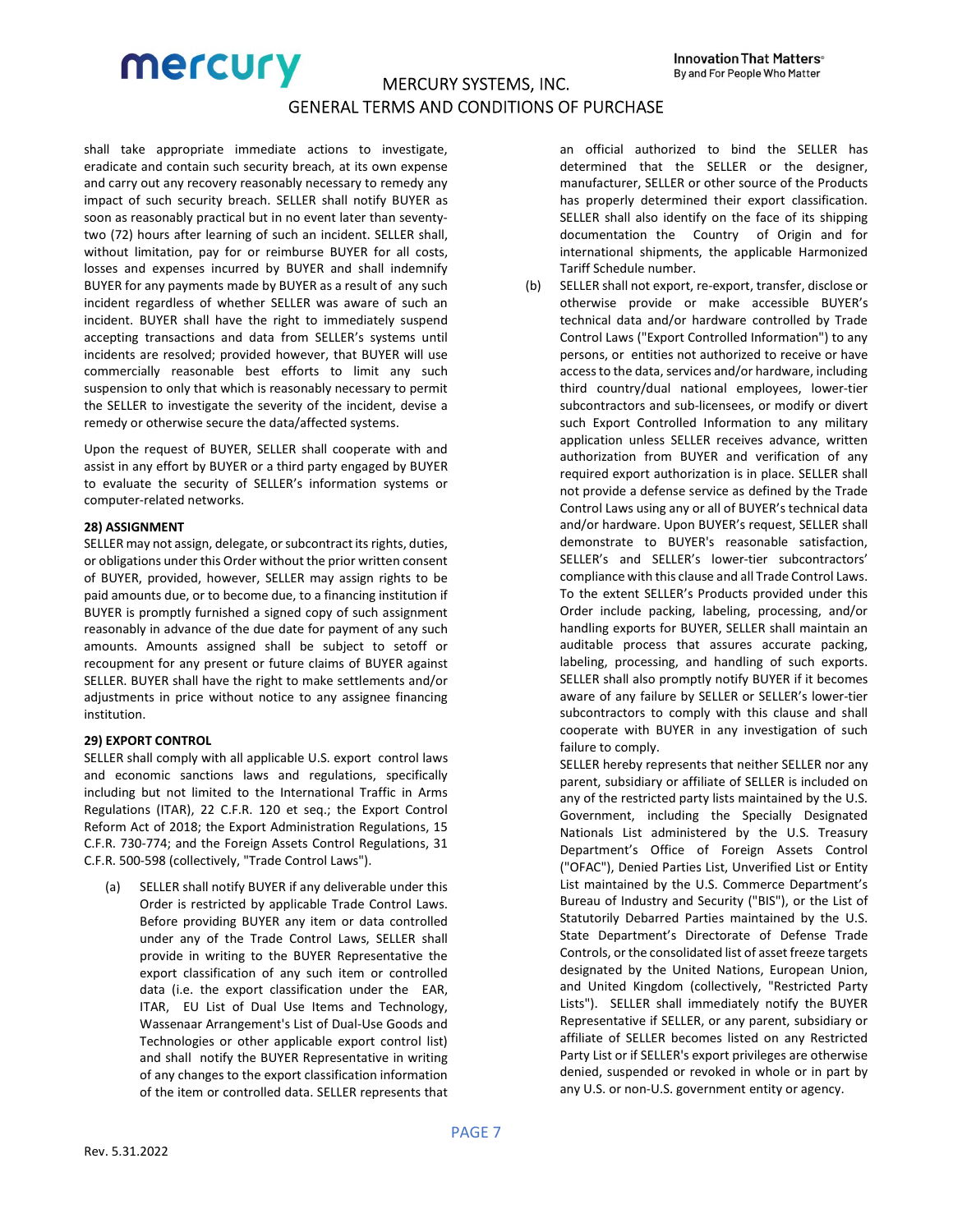- (c) If SELLER is engaged in the business of exporting manufacturing (whether exporting or not) or brokering defense articles or furnishing defense services, SELLER represents that it is and will continue to be registered with the Directorate of Defense Trade Controls, as required by the ITAR, and it maintains an effective export/import compliance program in accordance with the **ITAR**
- (d) Where SELLER is a party to or signatory under a BUYER Technical Assistance Agreement (TAA) or Manufacturing License Agreement (MLA), license exception or license exemption, collectively, "Export Authorization," SELLER shall provide prompt notification to BUYER's Purchasing Representative in the event of (1) changed circumstances including, but not limited to, ineligibility, a violation or potential violation of the ITAR or other applicable governmental restrictions, and the initiation or existence of a U.S. Government investigation, that could affect SELLER's performance under this Order, or (2) any change by SELLER that might require BUYER to submit an amendment to an existing Export Authorization or request a new or replacement Export Authorization. SELLER shall provide to BUYER all information and documentation as may reasonably be required for BUYER to prepare and submit any required export license applications. Delays on SELLER's part to submit the relevant information for export licenses shall not constitute an excusable delay under this Order.
- (e) SELLER shall include paragraphs (a) through (g) and this paragraph (h) of this clause or equivalent provisions in lower-tier Subcontractors for the delivery of items that will be included in or delivered as Products or Services to BUYER. SELLER shall immediately notify BUYER upon learning that any lower-tier subcontractor with which it engages has become listed on the Restricted Parties List.
- (f) SELLER shall be responsible for all losses, costs, claims, causes of action, damages, liabilities and expense, including attorneys' fees, all expense of litigation and/or settlement, and court costs, arising from any act or omission of SELLER, its officers, employees, agents, suppliers, or subcontractors at any tier, in the performance of any of its obligations under this clause.

#### 30) USE OF FREE, AND OPEN SOURCE SOFTWARE (FOSS)

- (a) This section only applies if SELLER's performance includes the delivery of open source software or free software (including such software residing on hardware).
- (b) SELLER shall disclose to BUYER in writing any FOSS that will be used or delivered in connection with this Order and shall obtain BUYER's prior written consent before using or delivering such FOSS in connection with this Order. BUYER may withhold such consent in its sole discretion.
- (c) As used herein, "FOSS License" means the General Public License (GPL), Lesser/Library GPL, (LGPL), the Affero GPL (APL), the Apache license, the Berkeley Software Distribution (BSD) license, the MIT license, the Artistic License (e.g., PERL), the Mozilla Public License (MPL), or variations thereof, including without limitation licenses referred to as "Free Software License", "Open Source License", "Public License", or "GPL Compatible License."
- (d) As used herein, "FOSS" means software that incorporates or embeds software in, or uses software in connection with, as part of, bundled with, or alongside any (1) open source, publicly available, or "free" software, library or documentation, or (2) software that is licensed under a FOSS License, or (3) software provided under a license that (a) subjects the delivered software to any FOSS License, or (b) requires the delivered software to be licensed for the purpose of making derivative works or be redistributable at no charge, or (c) obligates BUYER to sell, loan, distribute, disclose or otherwise make available or accessible to any third party (i) the delivered software, or any portion thereof, in object code and/or source code formats, or (ii) any products incorporating the delivered software, or any portion thereof, in object code and/or source code formats.

# 31) COUNTERFEIT WORK

- (a) SELLER shall not deliver any Counterfeit Part to BUYER under this Order. "Counterfeit Part" means an unlawful or unauthorized reproduction, substitution, or alteration that has been knowingly mismarked, misidentified, or otherwise misrepresented to be an authentic, unmodified part from the original manufacturer, or a source with the express written authority of the original manufacturer or current design activity, including an authorized aftermarket manufacturer. Unlawful or unauthorized substitution includes used parts represented as new, or the false identification of grade, serial number, lot number, date code, or performance characteristics.
- (b) SELLER shall maintain counterfeit risk mitigation processes in accordance with industry recognized standards and with any other specific requirements identified in this Order. SELLER shall immediately notify BUYER with the pertinent facts if SELLER becomes aware that it has delivered a Counterfeit Part to BUYER. When requested by BUYER, SELLER shall provide Original Component Manufacturer (OCM) or Original Equipment Manufacturer (OEM) documentation that authenticates traceability of the affected parts to the applicable OCM/OEM. SELLER, at its expense, shall provide reasonable cooperation to BUYER in conducting any investigation regarding the delivery of a Counterfeit Part under this Order.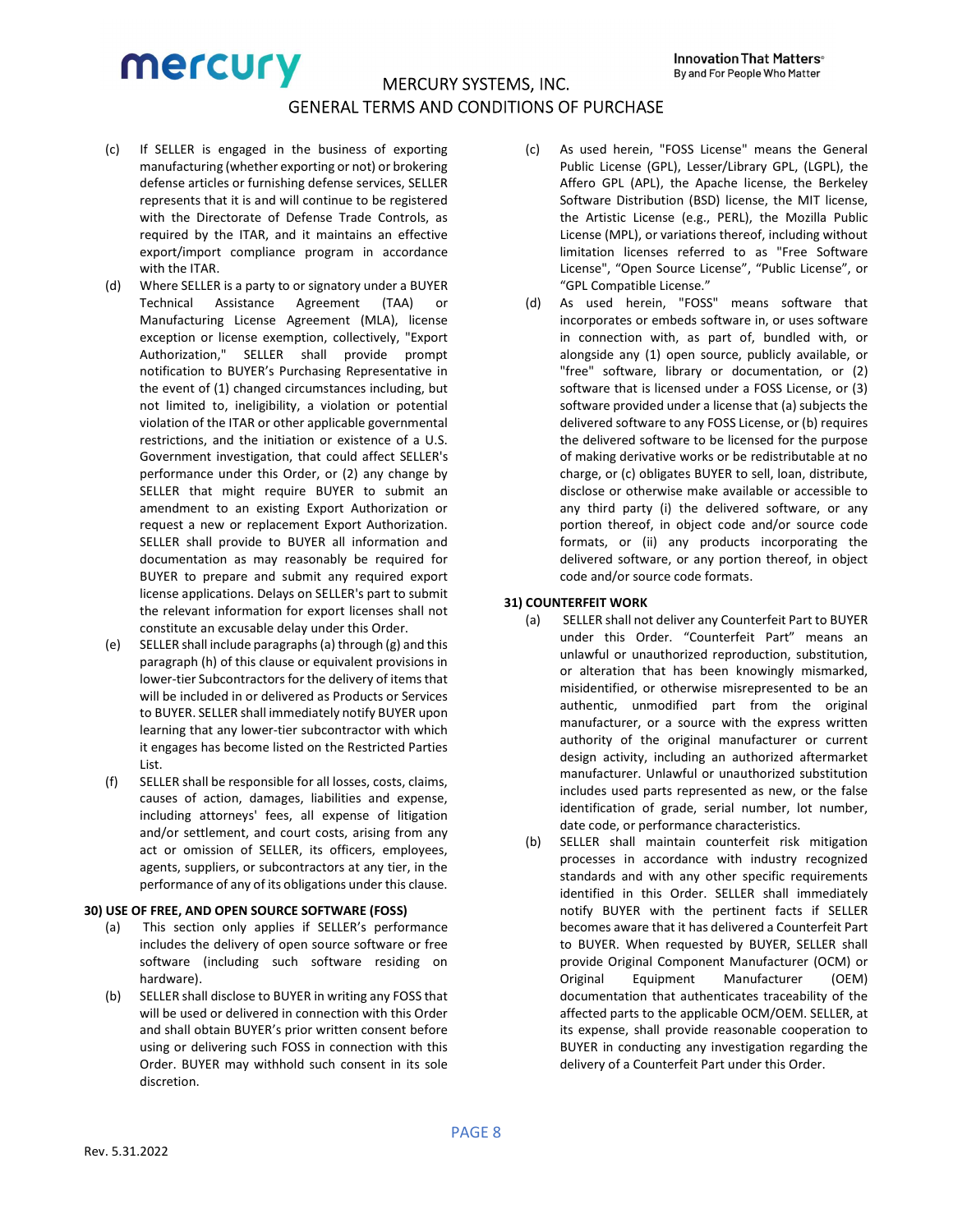- (c) This clause applies in addition to and is not altered, changed, or superseded by any quality provision, specification, statement of work, regulatory flowdown, or other provision included in this Order addressing the authenticity of Products or parts delivered by SELLER to BUYER.
- (d) In the event that a Counterfeit Part has been delivered under this Order, SELLER shall, at its expense, promptly replace such Counterfeit Part with genuine parts conforming to the requirements of this Order. Notwithstanding any other provision in this Order, SELLER shall be liable for all costs relating to the removal and replacement of Counterfeit Parts, including without limitation BUYER's costs of removing Counterfeit Part, of installing replacement parts and of any testing necessitated by the reinstallation of parts after a Counterfeit Part has been exchanged. The remedies contained in this paragraph are in addition to any remedies BUYER may have at law, equity or under other provisions of this Order.
- (e) SELLER shall include paragraphs (a) through (e) and this paragraph (f) of this clause or equivalent provisions in lower tier suppliers or subcontractors for the delivery of parts or components that will be included in or furnished as Products to BUYER.

#### 32) PARTS OBSOLESCENCE

During performance of this Order, SELLER shall notify BUYER of any planned obsolescence of the Products or any parts or components of such Products set out in this Order at least twelve (12) months prior to any such planned obsolescence.

#### 33) CONFLICT MINERALS

(a) All parts, components, and/or material that are made part of Products delivered under this Order cannot contain conflict minerals originating in the Democratic Republic of the Congo or the adjoining countries of Angola, Burundi, Central African Republic, the Republic of the Congo, Rwanda, South Sudan, Tanzania, Uganda, and Zambia ("Covered Countries"). Accordingly, SELLER shall certify: whether the parts, components, and/or material that are part of the Products delivered under this Order contain conflict minerals – tantalum, tin, tungsten or gold; and, if such parts, components, and/or material contain conflict minerals:

(i) the relevant identification number(s) of the parts and/or material that contain conflict minerals and which conflict minerals are incorporated in each item;

(ii) that the conflict minerals did not originate in a Covered Country;

(iii) the supplier from which SELLER obtained the conflict minerals; and

(iv) the smelter used to produce the conflict minerals.

(b) SELLER shall include this clause or equivalent provisions in lower tier subcontracts for the delivery of items that will be included in or furnished as Products to BUYER.

#### 34) OFFSET CREDIT/COOPERATION

This Order has been entered into in direct support of BUYER's international offset programs. All offset benefit credits resulting from this Order are the sole property of BUYER to be applied to the offset program of its choice. SELLER shall assist BUYER in securing appropriate offset credits from the respective country government authorities.

#### 35) RETENTION OF RECORDS

Unless a longer period is specified in this Order or by law or regulation, SELLER shall retain all records related to this Order for four (4) years from the date of final payment received by SELLER. Records related to this Order include, but are not limited to, financial, proposal, procurement, specifications, production, inspection, test, quality, shipping and export, and certification records. At no additional cost, SELLER shall timely provide access to such records to BUYER and to BUYER's customer, including the US Government upon request.

#### 36) TRAVEL COSTS

- (a) All travel incurred by SELLER in the performance of this Order is included within the Order price and shall not be separately reimbursed by BUYER unless such travel is expressly authorized in writing in advance by **BUYER**
- (b) When travel is authorized under this Order, SELLER shall be reimbursed only for necessary, reasonable, and actual travel expenses for transportation, lodging, meals and incidental expenses only to the extent that they do not exceed the maximum per diem rate in effect at the time of travel, as set forth in the United States Federal Travel Regulations for the area of travel authorized under this Order. Air travel shall be reimbursed for coach class only. Lodging expenses are reimbursable only where incurred from establishments serving the general public.
- (c) SELLER shall provide a detailed summary of all such costs by category of expense with each invoice. SELLER shall provide a legible receipt for each claimed individual expense exceeding \$75.00.

#### 37) PRECEDENCE

In the event of any inconsistency between any parts of this Order, the inconsistency shall be resolved by giving precedence in the following order:

- (a) Written or typed provisions on the face of the Order (including any continuation sheets), as applicable
- (b) Contract Security Classification Specifications, if applicable
- (c) These General Terms and Conditions of Purchase
- (d) FAR/Defense FAR Supplement (DFARS) and Other Agency Supplemental Clauses, if applicable